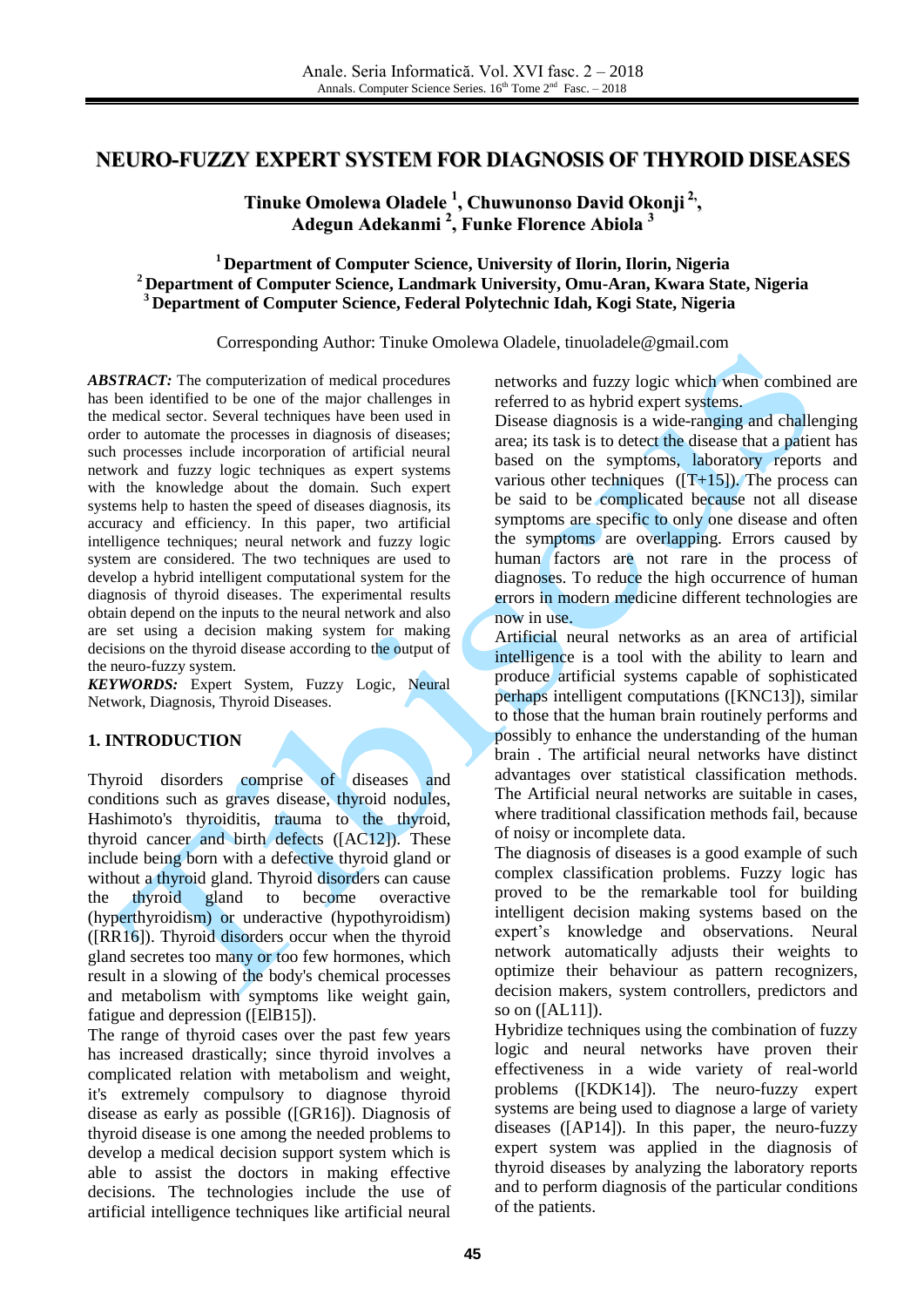#### **2. RELATED WORK**

Neuro-fuzzy expert system has been employed by several researchers in diagnosing different diseases. Among so many studies carried out include:

([Sid17]) performed a comparative study of existing techniques for diagnosing various thyroid ailments. The study carried out the survey of existing data mining techniques used to diagnose various thyroid ailments and to present the techniques used and its accuracy. A diagnosis system based on hybrid intelligent systems (Nero-fuzzy network) as classifier was designed by ([SJA16]). Neural Network and Fuzzy Logic were combined to get the main features of artificial neural networks with those of fuzzy logic and to overcome some of the limitations of these techniques.

The evaluation of the developed system was done using thyroid disease datasets from UCI machine learning dataset. The experimental results presented for different proportions of training and testing groups gave high classification accuracy and convergence in rates. The overall accuracy of 100% for training and range between 87 % and 95% for testing were recorded.

([MJ15]) presented a review of literature that included some types of fuzzy medical expert system (FMES) for applications in some medical domains. The work introduced structure and applications of fuzzy expert system in medical field and also discusses the advantages and limitations of expert systems. ([AC12]) developed an application of Neuro-Fuzzy Expert System for the probe and prognosis of thyroid disorder. The study demonstrated the practical application of information technology (IT) in the health sector, with presentation of hybrid neuro-fuzzy expert system to help in diagnosis of thyroid disorder using a set of symptoms. The system was designed in an interactive way that tells the patient his current condition as regards thyroid disorder.

# **3. METHODOLOGY**

### **3.1 The Approach for Developed Neuro-Fuzzy System**

The study collected primary data by acquisition of information from expert medical personnel. Information included how a patient can be affected, in what kind of environment a patient can be affected and to know how often the problem has been encountered and basic knowledge on how the problem faced can be tackled and treated. The developed neuro-fuzzy expert system employed expert knowledge of the disease and a comprehensive dataset of test values and a neural network to train the expert system. With the aid of

the results (outputs of the network) being trained, the fuzzy logic system was used to give an efficient diagnosis report through the fuzzy stimulation of the trained neural network data and also to determine the state of the disease and would reduce the time frame for the diagnoses of the illness.

The process of the developed system entailed collection of data to make up a dataset, in which the data (laboratory test reports) were collected and further classified into a training set and testing set. Data were fed to the neural network for training, the trained output samples were passed into the fuzzy logic system in which the trained neural network outputs were normalized (crisp input) and converted into fuzzy values with the aid of a membership function. The fuzzification process was evaluated across fuzzy rules (conditions for diagnoses) and after the inference the fuzzy values were defuzzified to non-fuzzy values which were more understandable as shown in Figure 1.

### **3.2 Data Collection Phase**

The data used in this study to build a Knowledge base of the system was obtained from a Classification of data from the University of California, Irvine (UCI) machine learning data set repository. The dataset contains 3 classes and 215 samples. These classes are assigned to the values that correspond to the hyper-, hypo-, and normal function of the thyroid gland.

## **3.3 Data Processing Phase**

The dataset obtained from the UCI repository were processed and prepared with the aid of Microsoft Excel 2016 tool to organize and also classify the dataset values before it was used in the expert system.

### **3.4 Component Breakdown for the Proposed System**

This section entails the basic break down of the component processes of the neuro-fuzzy system. The data used in Neuro-Fuzzy Expert System has the following attributes:-

- a) Class attribute (1 = normal, 2 = hyper, 3 = hypo)
- b) T3-resin uptake test. (A percentage)
- c) Total Serum thyroxin as measured by the isotopic displacement method.
- d) Total serum triiodothyronine as measured by radioimmunoassay.
- e) Basal thyroid-stimulating hormone (TSH) as measured by radioimmunoassay.
- f) Maximal absolute difference of TSH value after injection of 200 micro grams of thyrotropinreleasing hormone as compared to the basal value.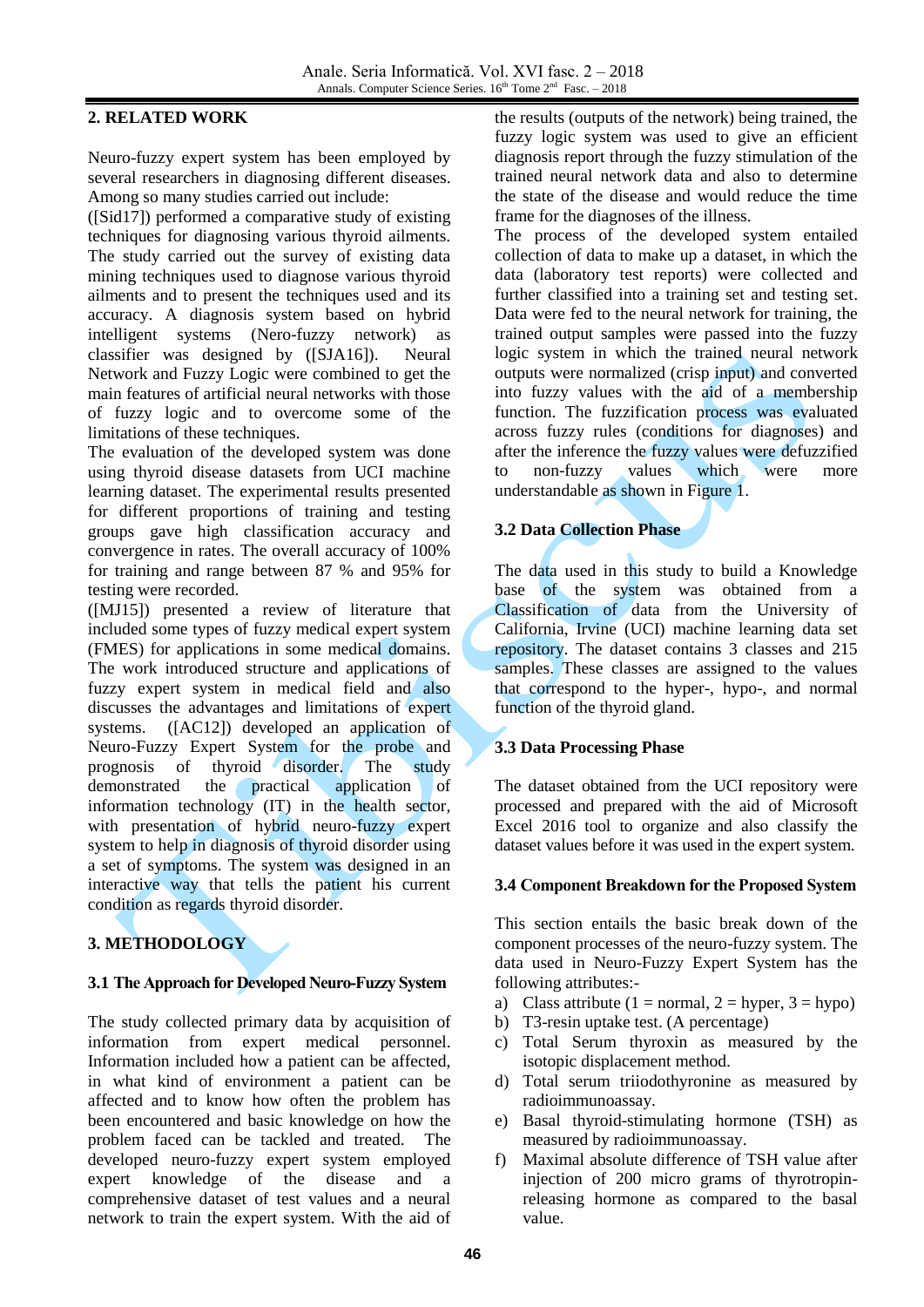

**Figure 1: Framework of Thyroid Diagnosis System**

150 samples of 215 belong to hyper-function class namely class-1. The 35 samples of 215 belong to hypo-function class namely class-2. 30 samples of 215 belong to normal-function class namely class-3. The representative codes for the attribute are given in Table 1.

| <b>Table 1: Representative Code Table</b> |                            |
|-------------------------------------------|----------------------------|
| <b>Attributes</b>                         | <b>Representative Code</b> |
| T3-resin uptake test                      | T3RU                       |
| Total Serum thyroxin                      | T <sub>3</sub>             |
| Total serum                               | T4                         |
| triiodothyronine                          |                            |
| basal thyroid-stimulating                 | <b>TSH</b>                 |
| hormone (TSH)                             |                            |
|                                           |                            |

Step 1: Collection of dataset values from the user.

Step 2: Normalizing dataset to input data.

Step 3: Splitting of dataset into testing and testing set.

Step 4: Initialize the connection weights for all neurons to some random numbers between 0 and 1.

Step 5: Use the vector  $(x<sub>i</sub>)$  comprising attributes of thyroid diseases as inputs to the system

Step 6: Select the first training input and output pair  $(x, d)$  from the training pair vectors  $(x_i, d_k)$ 

Step 7: Compute the value of the hidden layer  $(h_i)$  defined by:

$$
h_j = f\left(\left(\sum_{j=1}^m \sum_{i=1}^n x_i W_{ij}\right) + \theta_j\right) \tag{1}
$$

Step 8: Compute the value of the Output layer  $(o_k)$  defined by:

## **3.5 Neural Network**

Adapting the structural and training of a back propagation algorithm of a neural network which consist of two phases which are forward and backward pass, in which the training of the network referred to as the back propagation itself uses error signals propagated backwards into the network. From each output the error signal propagates from output to hidden and hidden to input layer based on the weights which are updated in the neural network. In the training of neural network for thyroid disease diagnosis the algorithm which gives a description of the neural network is stated as follows: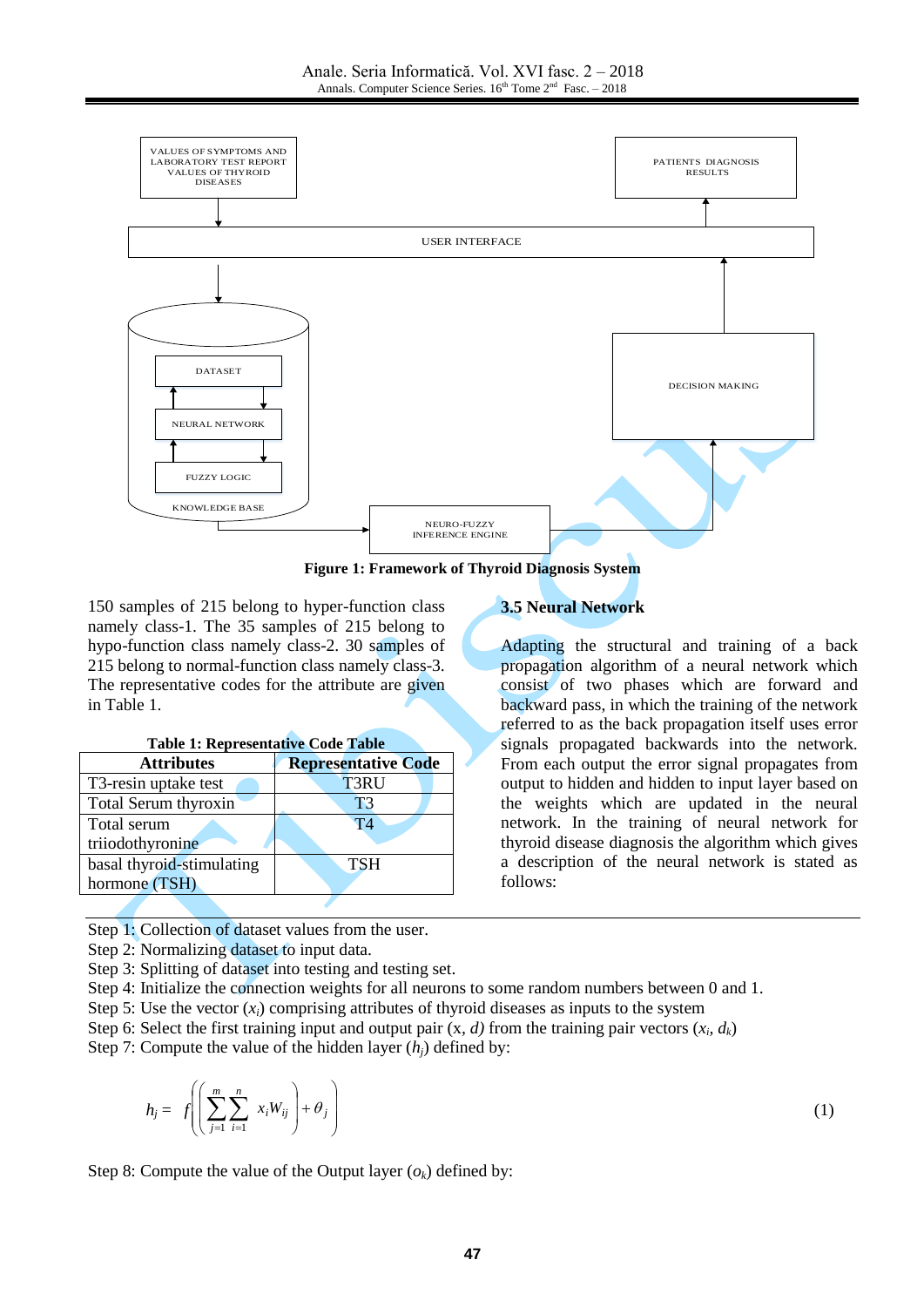$$
o_k = f\left(\left(\sum_{j=1}^m w_{jk} h_j\right) + \theta_k\right) \tag{2}
$$

Step 9: Compare the result and obtain the difference

$$
\text{Difference} = d_k - o_k \tag{3}
$$

where $d_k$  = desired value and  $o_k$  = computed value Step 10: Obtain output error defined by:

$$
e_k = (d_k \cdot o_k)(ok)(1 \cdot o_k) \tag{4}
$$

Step 11: Compute the error at the hidden layer using:

$$
e_j = h_j \left( 1 - h_j \left( \sum_{j=1}^m w_{jk} e_k \right) \right)
$$

- Step 12: Propagate the error back into the network if the error is greater than a certain predefined value, by means of adjustment of the weights connecting the output to the hidden layers as well as the weights connecting the hidden layers to the input layers.
- Step 13: Adjust the weights between *kth* output neuron and jth hidden neuron, thus

$$
w_{jk}(n+1) = w_{jk}(n) + h_j \beta e_k
$$

Step 14: Repeat steps 'b' through 'j' as many cycles as needed until the Sum of Squared Error(SSE) is within a prescribed tolerance using the formula

$$
SSE = \sum_{k=1}^{p} (e_k)^2
$$
 (7)

Step 15: Calculate the network performance after training.

#### **3.6 Fuzzy Logic Component**

The process of fuzzy logic system is explained in the flow model shown in Figure 2. Firstly, a crisp set of input data were gathered and converted to a fuzzy set using fuzzy linguistic variables, fuzzy linguistic terms and membership functions. This step is known as Fuzzication. Afterwards, an inference was made based on a set of rules in the rule base of the fuzzy logic system. Lastly, the resulting fuzzy output was mapped to a crisp output using the membership functions, in the Defuzzication step.

#### **3.6.1 Linguistic Terms and Variables**

The linguistic variables used for this study range from low to high conditions for the diagnosis of thyroid diseases. Each diagnosis attribute of thyroid

diseases was represented by the linguistic term that belongs to the fuzzy set, while each linguistic term has its associated numerical value.

(5)

(6)

$$
TD(x) = \begin{cases} 1 & \text{if } x \text{ is absent} \\ 2 & \text{if } x \text{ is low} \\ 3 & \text{if } x \text{ is Normal} \\ 4 & \text{if } x \text{ is High} \end{cases}
$$
(8)

From Equation 8,  $x$  represents the linguistic variables of the fuzzy set, while TD means Thyroid Disease.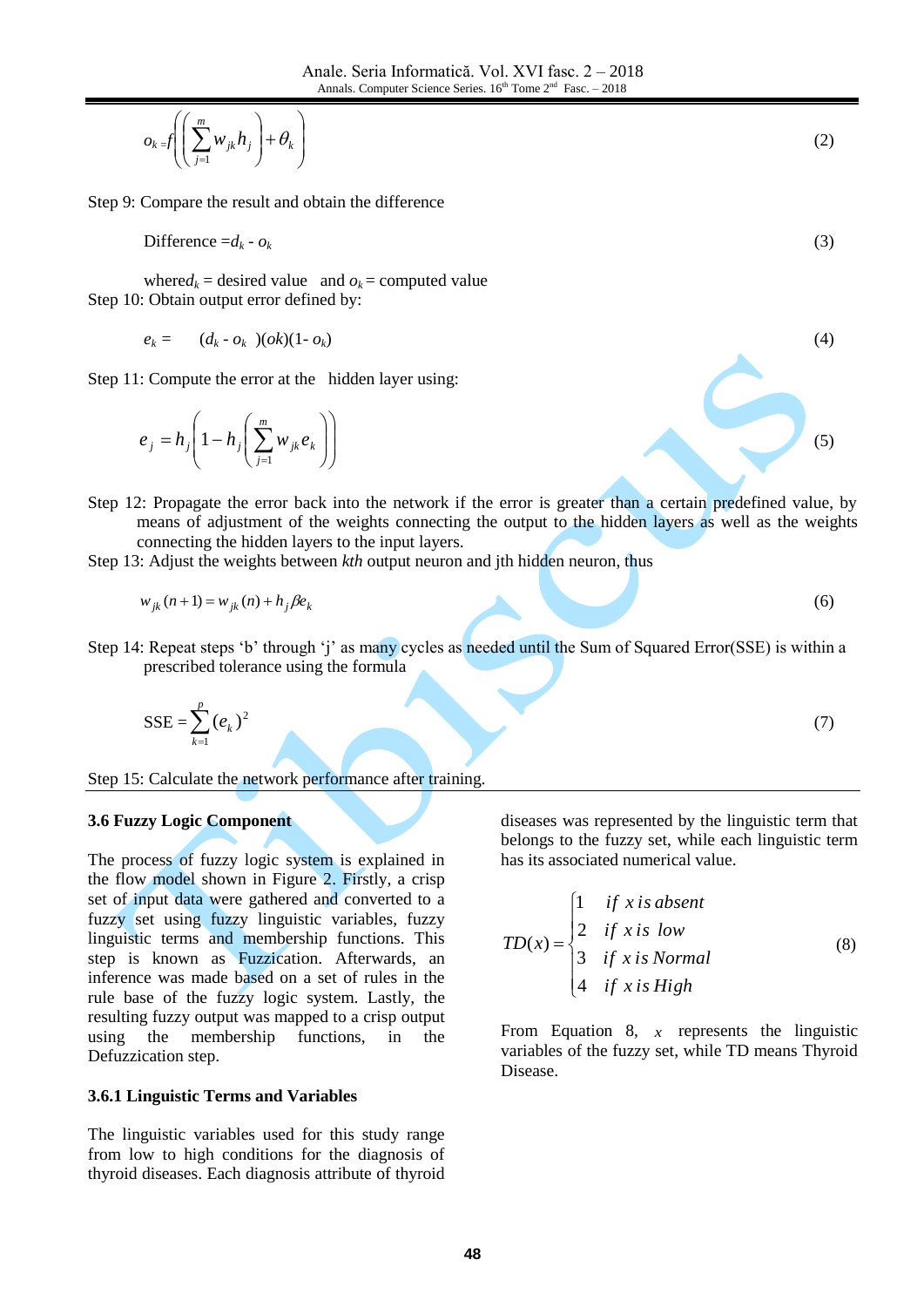

#### **3.6.2 Fuzzy Membership Functions**

The triangular membership function was used in this study.

$$
\mu_A(x) = \begin{cases}\n0 & \text{if } x < a \\
\frac{x-a}{b-a} & \text{if } a \le x < b \\
\frac{c-x}{c-b} & \text{if } b \le x < c \\
0 & \text{if } c \le x\n\end{cases}
$$
\n(9)

where a, b, c are the parameters of the Member Function (MF) governing triangular shape. The fuzzification of T3- Resin uptake test (T3RU) denoted by *x*, measured in milli-internation units of hormone per liter of blood are expressed as follows:

$$
VAR(x) = \begin{cases} low & if \ x < 3.2 \\ normal & if \ 3.2 \le x < 3.3 \\ high & if \ 3.3 \le x \le 4.2 \end{cases}
$$
 (9)

The fuzzification of Total serum thyroxine (T3) denoted by *y*, measured in milli-internation units of hormone per liter of blood are expressed as follows:

$$
VAR(y) = \begin{cases} low & \text{if } x < 3.2 \\ normal & \text{if } 3.2 \le x < 3.3 \\ high & \text{if } 3.3 \le x \le 4.2 \end{cases}
$$
 (10)

The fuzzification of Total serum triiodothyronine (T4) denoted by *z*, measured in milli-internation units of hormone per liter of blood are expressed as follows:

$$
VAR(z) = \begin{cases} low & \text{if } x < 1.2 \\ normal & \text{if } 1.2 \le x < 1.3 \\ high & \text{if } 1.3 \le x \le 1.8 \end{cases} \tag{11}
$$

The fuzzification of Basal thyroid stimulating hormone(TSH) denoted by *r*, measured in milliinternation units of hormone per liter of blood are expressed as follows:

$$
VAR(r) = \begin{cases} low & \text{if } x < 1.3\\ normal & \text{if } 1.3 \le x < 1.8\\ high & \text{if } 1.8 \le x \le 4.5 \end{cases}
$$
 (12)

The fuzzy input and output variables are used in the rule formulation and implication to guide the fuzzy inference.

#### **3.6.3 Fuzzy Rule Base**

The fuzzy rule base for the thyroid disease diagnosis is characterized by sets of  $IF - THEN$ rules in which the antecedents (IF parts) and the consequents (THEN parts) involves linguistic variable which are formulated from Table 1. The rules used for this study are:

*Rule1:* If (T3RU is high) and (T3 is high) and (T4 is high) and (TSH is low) Then (THD is high) *Rule2:* If (T3RU is low) and (T3 is normal) and (T4 is low) and (TSH is high) then (THD is low) *Rule3:* If (TSRU is low) and (T3 is low) and (T4 is low) and (TSH is high) Then (THD IS low) *Rule4:* If (T3RU is high) and (T3 is high) and (T4 is high) and (TSH is low) Then (THD is high) *Rule 5:* If (T3RU is high) and (T3 is high) and (T4 is normal) and (TSH is low) Then (THD is high) *Rule 6:* If (T3RU is low) and (T3 is normal) and (T4 is normal) and (TSH is low) Then (THD is low)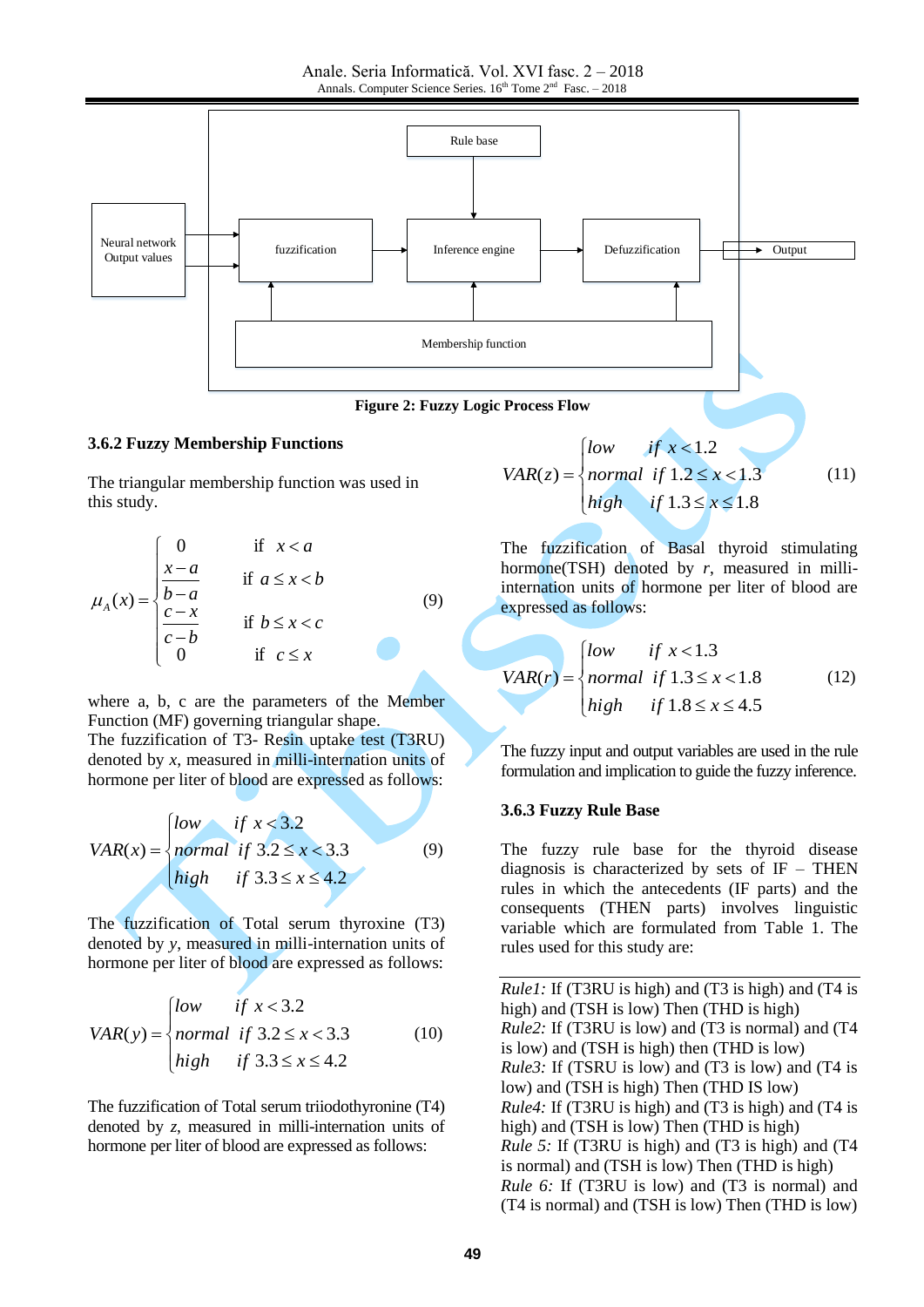*Rule 7:* If (T3RU is normal) and (T3 is normal) and (T4 is normal) and (TSH is normal) Then (THD is normal)

*Rule 8:* If (T3RU is normal) and (T3 is normal) and (T4 is normal) and (TSH is high) Then (THD is low)

*Rule 9:* If (T3RU is low) and (T3 is low) and (T4 is low) and (TSH is low) Then (THD is low)

where T3RU, T3, T4, TSH are the codes of the input parameters and THD is the output parameter as described in Table 1

#### **3.6.4 Neuro-Fuzzy Component**

In this paper, the neuro fuzzy approach was used to integrate training with Back Propagation Neural Network (BPNN) algorithm and a fuzzy logic system. The algorithm of the neuro-fuzzy approach based on the self-generating fuzzy rules inference system is outlined as follows:

Step 1: Normalize the data between 0 and 1

Step 2: Perform input contribution measures on all available input logs

Step 3: Select the significant input logs to form the training set

Step 4; Train the BPNN

Step 5: Define fuzzy membership (triangular)

Step 6: Define the space of the membership evenly

Step 7: Randomly generate input instances to cover the universe of discourse

Step 8: Present the generated input instances into trained BPNN

Step 9: Obtain output from BPNN

Step 10; The generated input instances and the output form the training data for fuzzy rule

extraction

Step 11: Generate rules for each instance

Step 12: Use centroid defuzzification method to deduce the crisp output production

## **4. RESULTS ANALYSIS**

### **4.1 Functionalities of System**

The basic functions performed by the neuro-fuzzy system are;

- Load dataset in the right format (csv).
- Compute training of the neural network.
- Graphical User Interface (GUI) which hides the complexity of the diagnosis in the backend and also gives help when needed.
- Displaying of the membership functions and rule base.
- Displaying the fuzzy rule mapping structure of the fuzzy rules.
- Displaying a useful output which can be easily used by the user

#### **4.2 Graphical User Interface for the Developed Thyroid Diagnosis**

The first interface which the user interacts with is shown in Figure 3. This gives an option to continue or to exit the GUI.

#### **4.3 Interface for Diagnosis**

Figure 4 shows the interface phase that allows the loading of dataset into the system. Training of Data or Diagnosis can be performed using this GUI.

### **4.4 Loading Data Interface for Diagnosis**

The process of loading data for the diagnosis of thyroid is shown in Figure 5. The necessary training and fuzzy logic operation of the system is computed by clicking on the Train Data button

### **4.5 Interface for Diagnosis of Thyroid**

This section carries out diagnosis which leads to another interface for the output of results as shown in Figure 6 and the parameters setting is shown in Figure 7. Here the user views the membership functions (MF) variable and also a graphical representation of the membership functions is illustrated in Figure 8.

#### **4.6 Fuzzy Rule Mapping of the Rules**

The Fuzzy rule mapping is displayed for the inputs into the system. The mapping structure changes for different inputs to the system as shown in Figure 9.

### **4.7 Fuzzy Rule Mapping of the Rules**

Results of the computation of Neuro-Fuzzy system are shown in Figure 10. The experimental results are represented in a clear and understandable manner. The Help menu interface gives a guide on understanding the results better.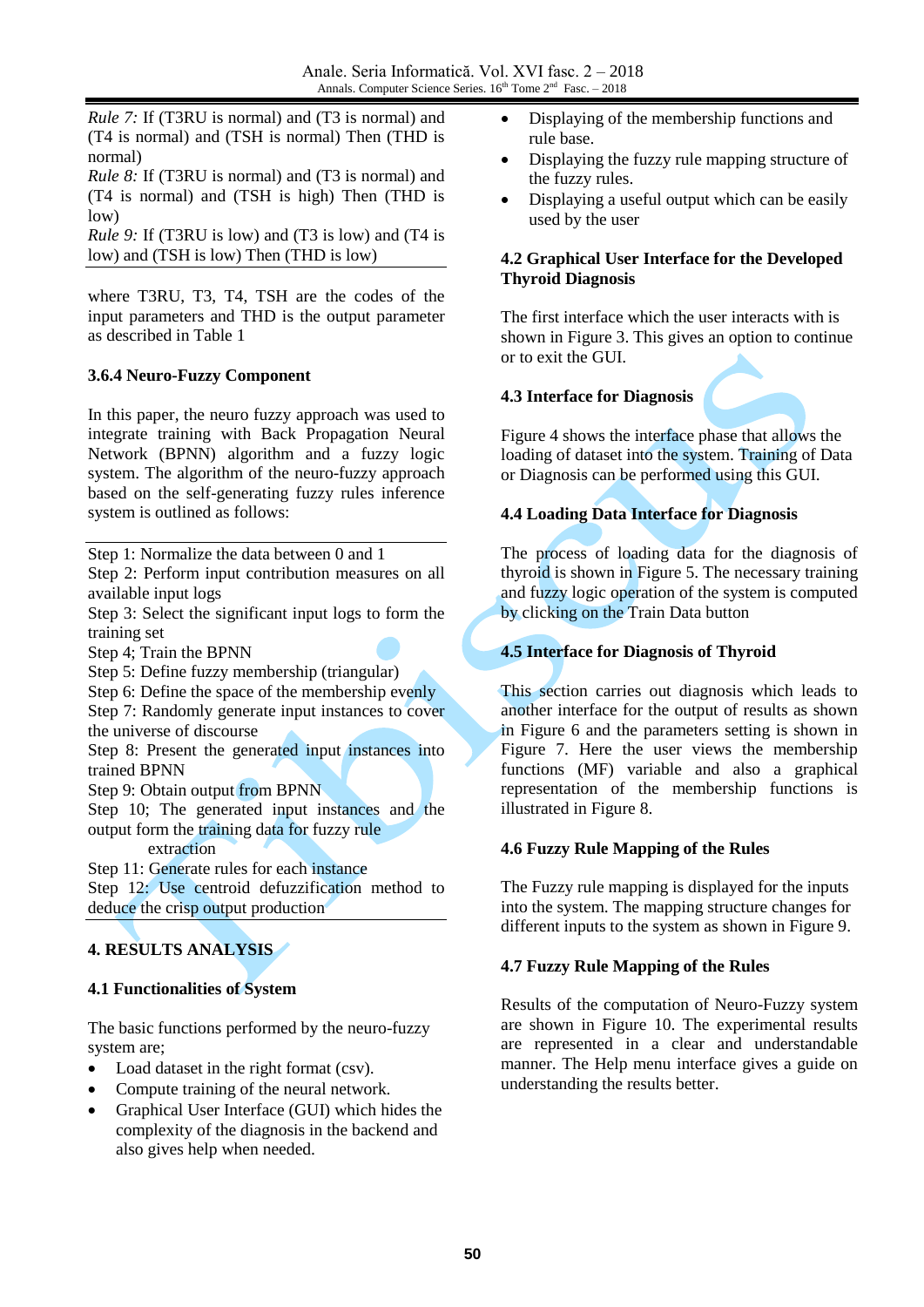

**Figure 5: Loading Data Interface**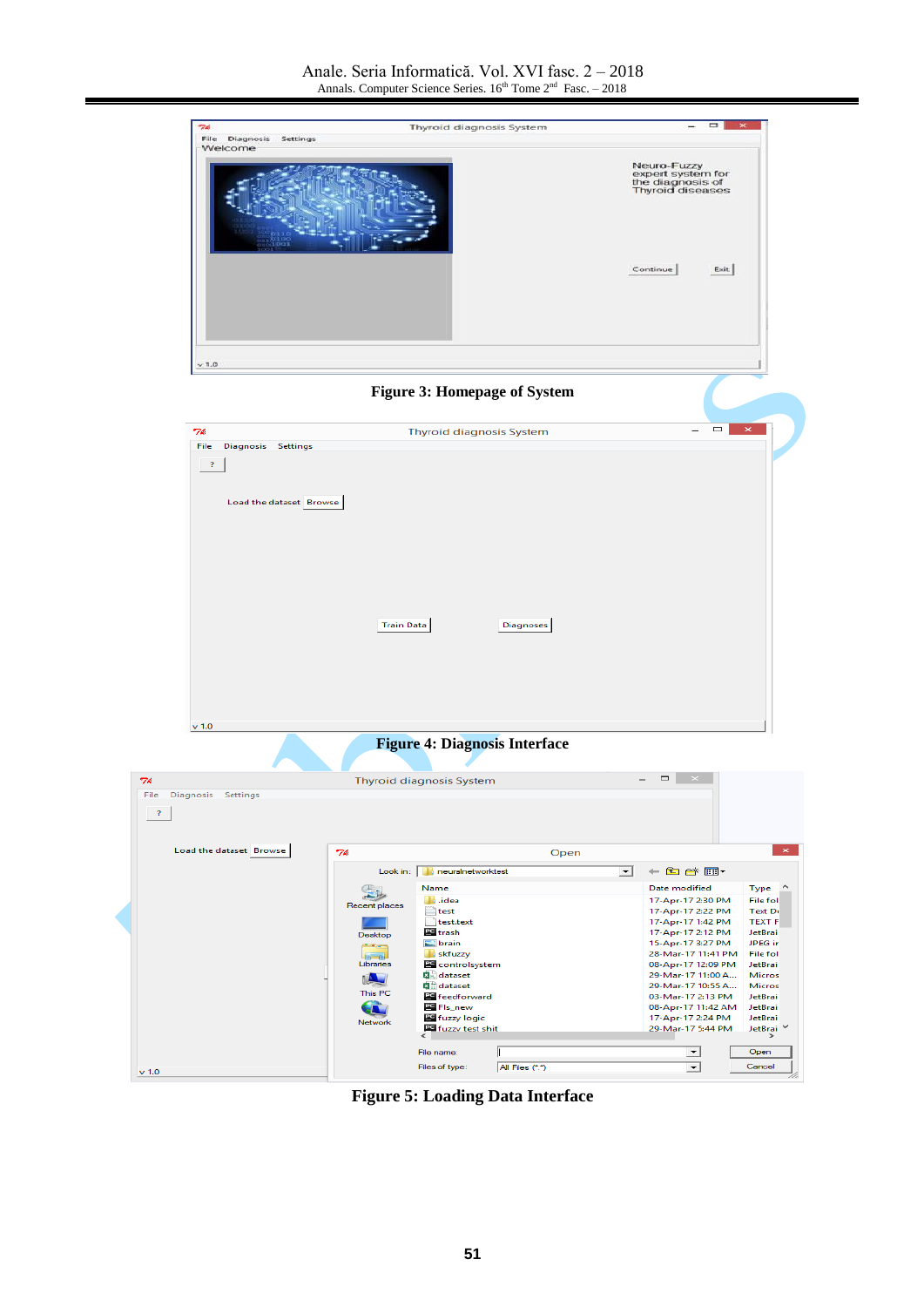



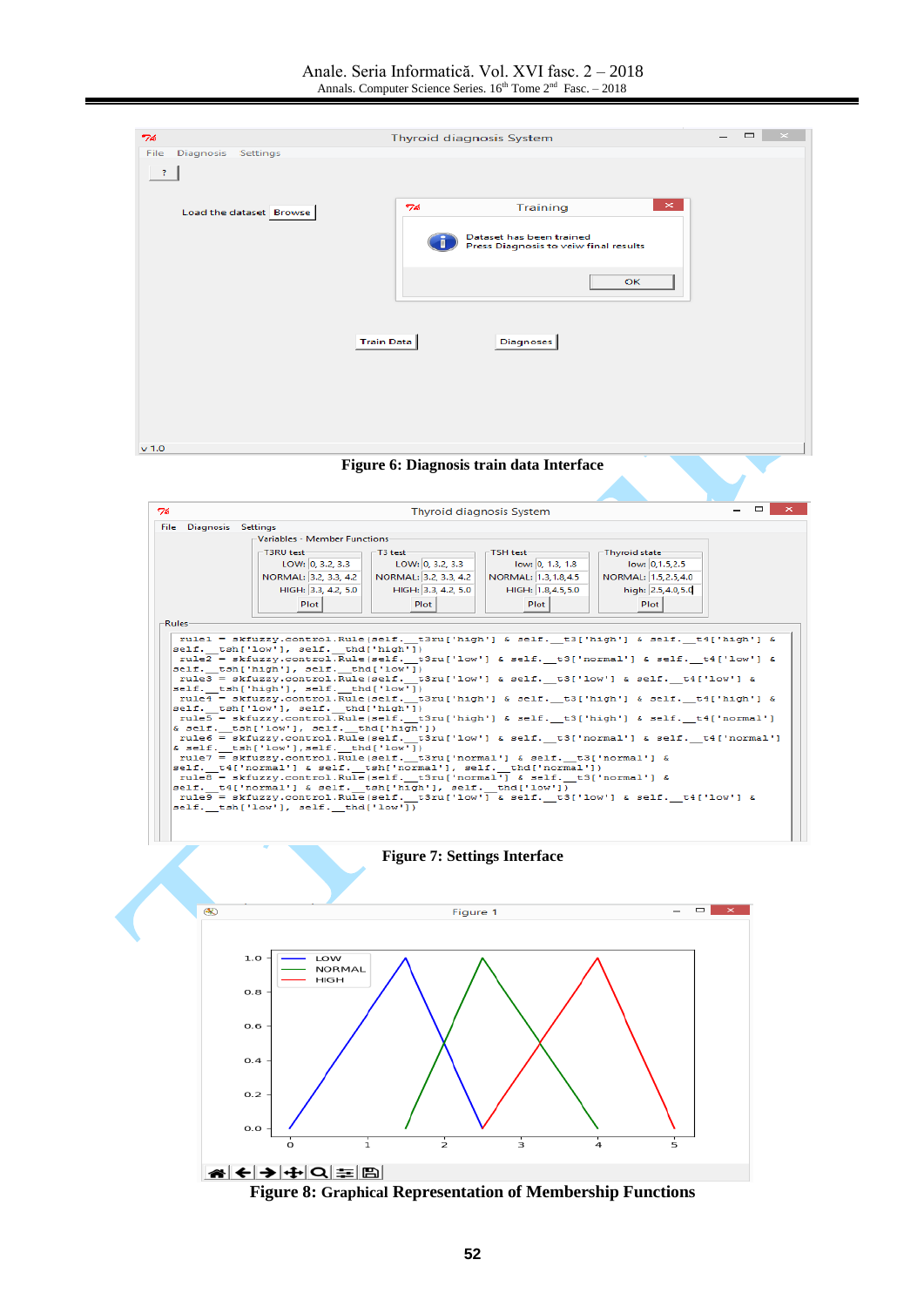

### **5. SUMMARY AND DISCUSSION**

The results of the system were computed using a range of default values in which each condition of a Thyroid disease falls within, the range of values for Hypothyroidism is from values less than 0.4 on a TSH test Scale and range of values for Euthyroidism is from values within 0.45 and 4.5 and for Hyperthyroidism ranges from values higher than 4.5, all measured in milli-internation units of hormone per litre of blood. The values of the output of neuro-fuzzy system was compared with the stated range of the three categories of Euthyroidism (normal), (4.0-4.5), Hyperthyroidism (High) above 4.5 and Hypothyroidism (low) below 4.5 to determine the actual state of diagnosis of patients respectively.

#### **6. CONCLUSION**

The neuro-fuzzy expert system was developed as an efficient tool to diagnose thyroid diseases by classifying them into three categories which are normal, hyper and hypo. Expert systems are not meant to replace doctors, but to aid doctors in the diagnoses of thyroid diseases. The hybridization of neural network and fuzzy logic system has enhanced the efficiency and accuracy of the diagnosis over other expert systems built using either neural network or fuzzy logic systems separately.